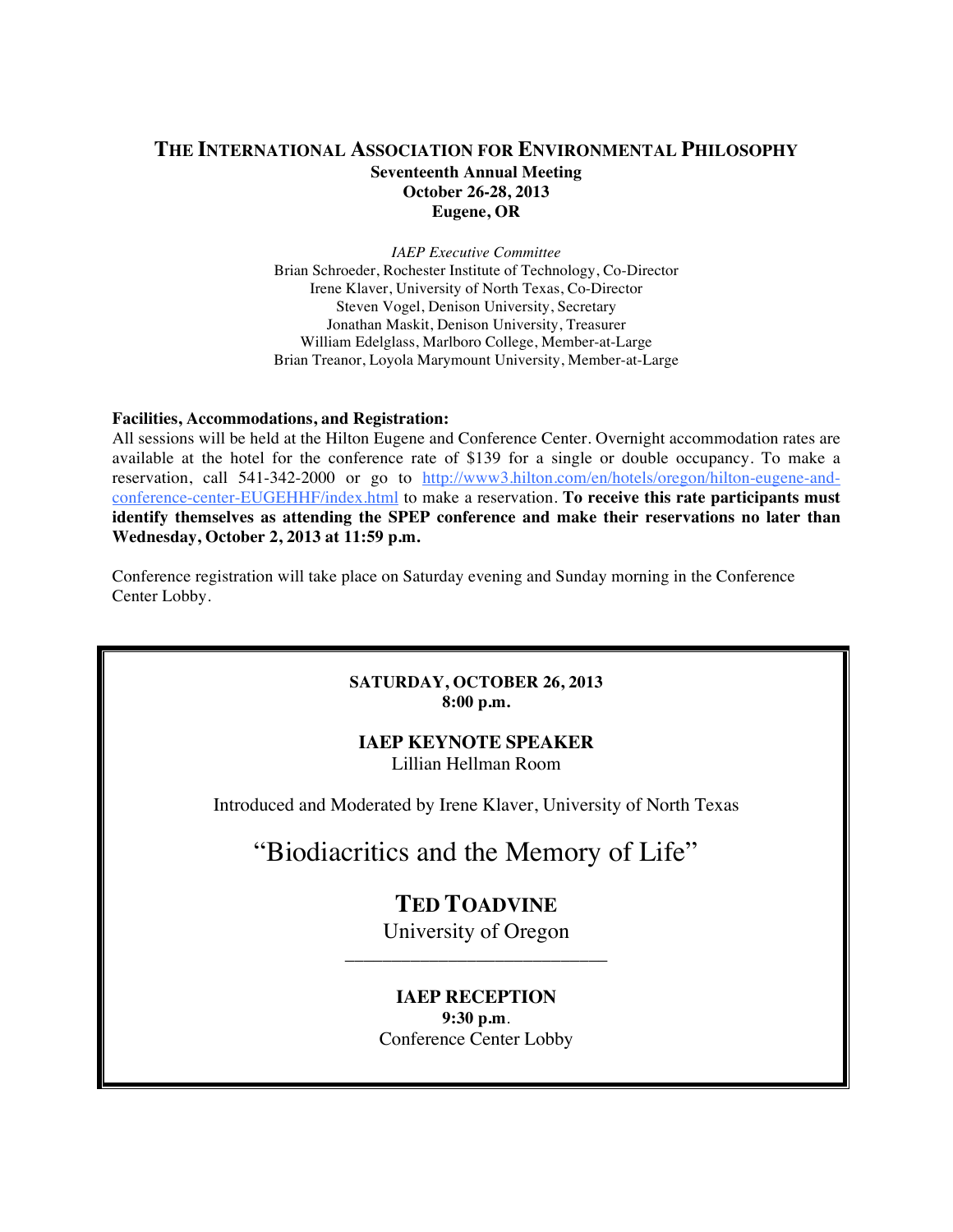#### **SUNDAY, OCTOBER 27, 2013**

#### **SUNDAY MORNING 9:00—10:30 a.m.**

# **IAEP Session 1:** *Animality in German Romanticism and Idealism*

# **Thornton Wilder Room**

Moderator: David Wood, Vanderbilt University

"Schiller's Challenge to the Superiority of Humans over Non-Human Animals," David Craig, University of Oregon

"Animal and Human Language in Herder, Hegel, and Schelling," Robert Leib, Villanova University

#### **IAEP Session 2:** *Existential and Phenomenological Viewpoints* **Lorraine Hansberry Room**

Moderator: TBA

"Ecologizing Sartre's Ethics: From Authenticity and Integral Humanity to Participatory Belonging," Matthew Ally, City University of New York/BMCC

"Watsuji Tetsuro's *Fudo* and Heidegger's Attunement: The Reconciliation of Climatic Mediation," Anthony Fernandez, University of South Florida

"Developmental Boundaries: Form and Structure in Merleau-Ponty*,*" Niomi Anna Cherney, Ryerson-York Joint Program in Communication and Culture

# **IAEP Session 3:** *Hermeneutics and Pragmatism*

#### **Edna Ferber Room**

Moderator: David Utsler, University of North Texas

"William James: Framing the Plurality of Green Values," Piers Stephens, University of Georgia "Opening Nature: Hermeneutics and Weak Anthropocentrism," Nathan Bell, University of North Texas "Post-Humanist Pragmatism," Paul Guernsey, University of Oregon

# **SUNDAY MORNING 10:30 a.m.—10:45 a.m., Coffee Break Studios B and C (Mezzanine Level)**

### **SUNDAY MORNING 10:45 a.m.—12:15 p.m.**

#### **IAEP Session 1:** *Derrida and Environmental Ethics* **Thornton Wilder Room**

Moderator: Edward S. Casey, Stony Brook University

"On Responsibility and the Non(bio)degradable," Michael Peterson, Concordia University

"Interrupting Relationality: Derrida and *Walten*," Philippe Lynes, Concordia University

"Deconstructive Contributions to an Adequate Environmental Ethics," Matthias Fritsch, Concordia University

### **IAEP Session 2:** *Perspectives on Leopold*

### **Lorraine Hansberry Room**

Moderator: Tama Weisman, Dominican University

"Re-examining the Darwinian Basis for Aldo Leopold's Land Ethic," Roberta Millstein, University of California, Davis

"The Meaning of Ecology: An Study of Homer's Odyssey in Leopold and Berry," Bob Sandmeyer, University of Kentucky

"A war of musical chairs: What have we done to Leopold's land ethic? (And what else can we do?)," Adam Novick, University of Oregon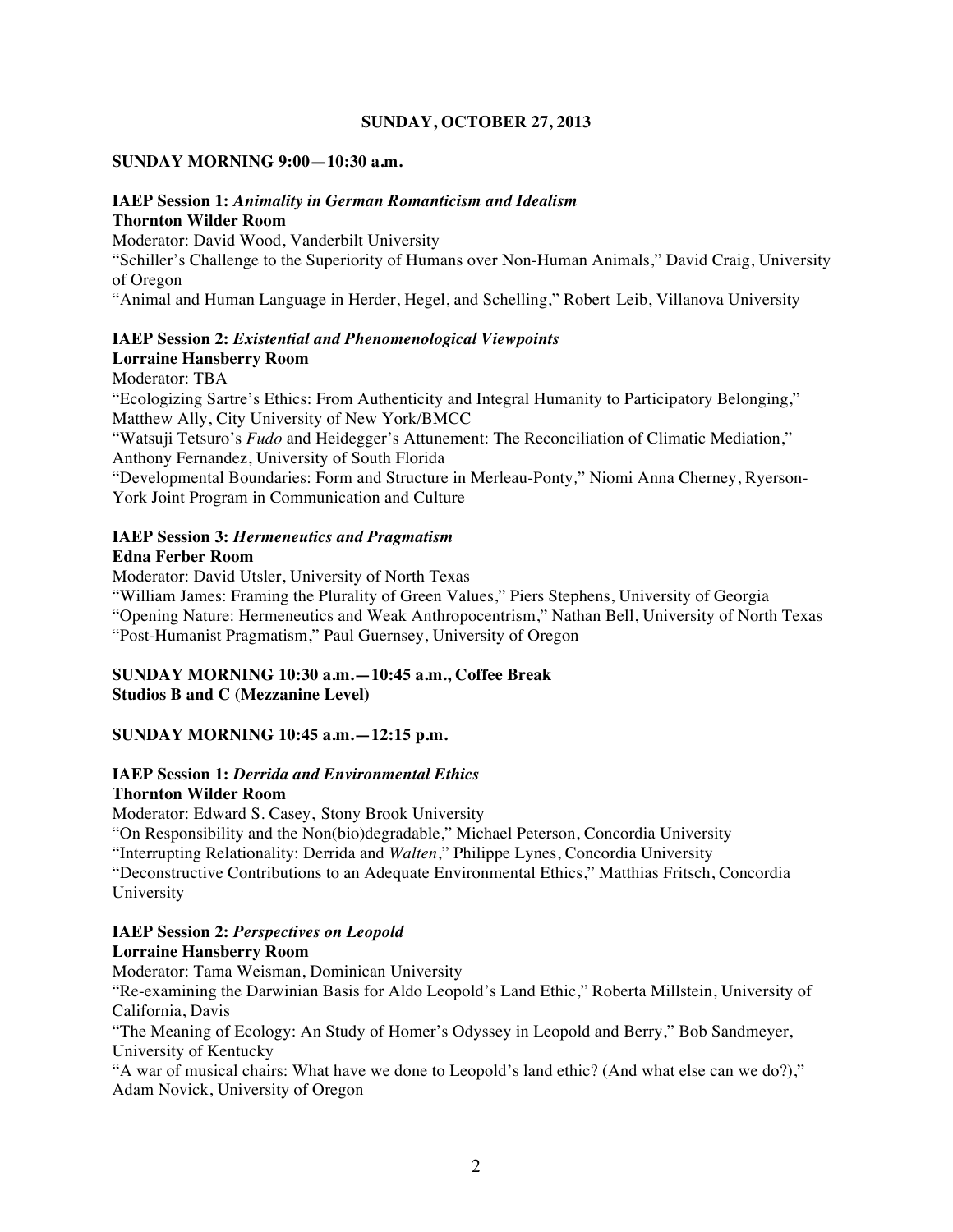#### **IAEP Session 3:** *Placing Animals and Animality*

#### **Edna Ferber Room**

Moderator: Thomas Thorp, Saint Xavier University "Levinas and the Animal Question," Katharine Loevy, Pacific University "Werewolf Politics: Animality and Pathology in Agamben and Deleuze and Guattari," Christy Reynolds, University of Oregon "Turtle Island and the Conquest of Space: Gary Snyder After Captain Ahab," Jason Wirth, Seattle University

# **SUNDAY AFTERNOON 2:00—3:30 p.m.**

# **IAEP Session 1:** *Ecopolitics: Adorno, Latour, Marx* **Thornton Wilder Room**

Moderator: Steven Vogel, Denison University

"Adorno on Nature and Experience," Michael Reno, Michigan State University

"Freedom in Natural Beauty: Adorno's Challenge to Hegel's Aesthetics," Anna Katsman, New School for Social Research

"Green Politics Without Nature: Latour, Marx, and the Metaphysics of Ecosocialism," Dan Boscov-Ellen, New School for Social Research

# **IAEP Session 2:** *Sustainability Ethics and Justice*

### **Lorraine Hansberry Room**

Moderator: TBA

"Sustainability Ethics – Definition, Trends, and Research Perspectives," Christian Becker, Penn State University

"The Justice Dimension of Sustainability: A Systematic and General Conceptual Framework," Klara Stumpf, Leuphana University of Lüneburg

"Subjective and Objective Currencies of Intergenerational Justice," Allen Habib, University of Calgary

# **IAEP Session 3:** *From Kant to Katz*

### **Edna Ferber Room**

Moderator: Jonathan Maskit, Denison University

"Eric Katz and the Case against Restoration," Scott Cameron, Loyola Marymount University "Towards a non-anthropological conception of geologic time beginning with Kant's early earth essays," Jessica Polish, Vanderbilt University

### **SUNDAY AFTERNOON 3:30 p.m.—3:45 p.m., Coffee Break Studios B and C (Mezzanine Level)**

### **SUNDAY AFTERNOON 3:45 p.m.—5:15 p.m.**

# **Plenary Book Session:** *Bodily Natures: Science, Environment, and the Material Self* **Thornton Wilder Room**

Moderator: William Edelglass, Marlboro College Speaker: Ladelle McWhorter, University of Richmond Speaker: Bonnie Mann, University of Oregon Respondent: Stacy Alaimo, University of Texas at Arlington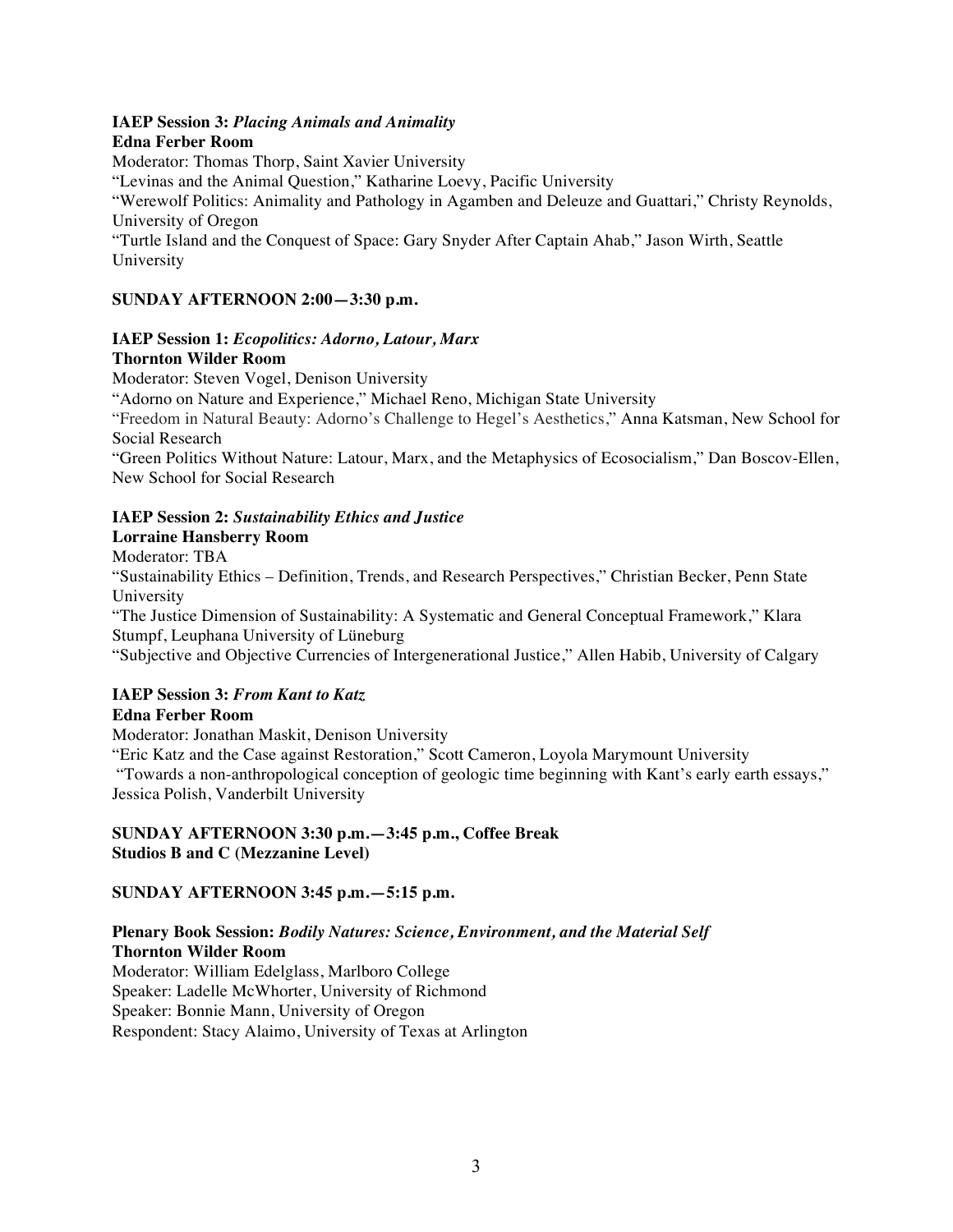### **IAEP BUSINESS MEETING Sunday 5:30 p.m. Thornton Wilder Room**

# **IAEP RECEPTION**

**Sunday 9:30 p.m. Conference Center Lobby**

#### **MONDAY, OCTOBER 28, 2013**

#### **MONDAY MORNING 9:00 a.m.—10:30 a.m.**

#### **IAEP Session 1:** *Ecophenomenology, Merleau-Ponty, and Ecofeminism* **Thornton Wilder Room**

Moderator: Irene Klaver, University of North Texas

"Ethics and the Impossible Philosophy of Nature," Emily Anne Parker, Towson University

"Body, Nature, Flesh: The Mutual Constitution of Nature and Culture in Merleau-Ponty," Brian Onishi, University of North Texas

"The Organism That Therefore I Am: Merleau-Ponty and the Psychoanalysis of Nature," Laura McMahon, Villanova University

# **IAEP Session 2:** *Revisiting Hans Jonas: Dialogues in Continental Environmental Philosophy* **Lorraine Hansberry Room**

Moderator: Brian Treanor, Loyola Marymount University

"The 'Image of Man' and Responsibility in the Atomic Age: Between Hans Jonas and Robert Spaemann," Gregory Canning, The Catholic University of America

"Responsibility and the Place of the Human in Levinas and Jonas," Theresa Morris, Bennington College "Hans Jonas's Solution to Nihilism: Life as the Missing Link between Ethics and Ontology," David Storey, Boston College

#### **IAEP Session 3:** *The Species Problem from Continental and Analytic Perspectives* **Edna Ferber Room**

Moderator: Jonathan Maskit, Denison University

"Species Trouble: The Regulatory Fictions of Race, Gender, and Species," Chaone Mallory, Villanova University

"The Economics of Care and Inter-Species Ethics," Donald Turner, Nashville State Community College

# **MONDAY MORNING 10:30 a.m.—10:45 a.m., Coffee Break Studios B and C (Mezzanine Level)**

### **MONDAY MORNING 10:45 a.m.—12:15 p.m.**

#### **IAEP Session 1:** *Environmental Ontology and Metaphysics* **Thornton Wilder Room**

Moderator: Brian Schroeder, Rochester Institute of Technology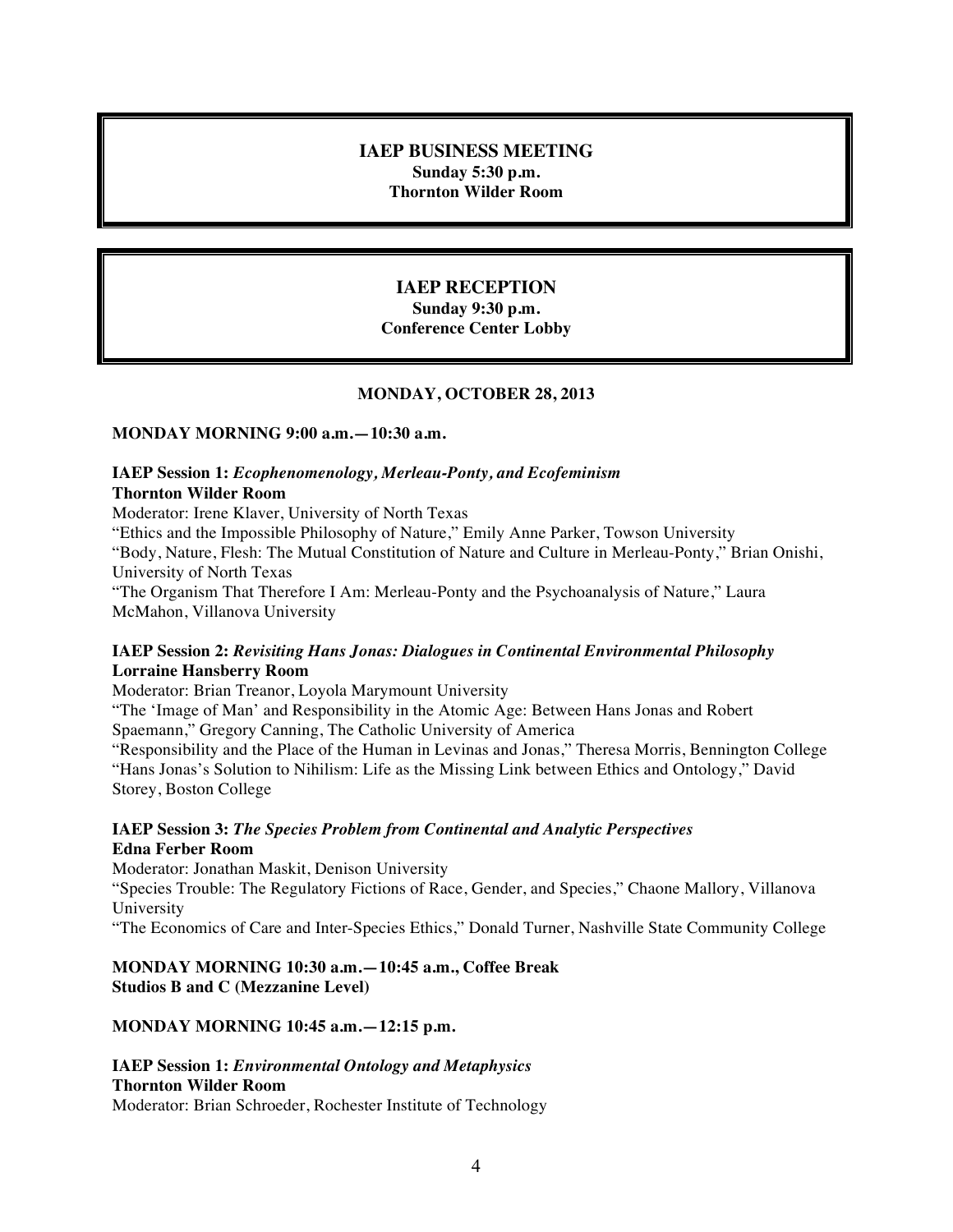"A Place of Creative Differences: *Chora* in Whitehead, Deleuze, and Derrida," Sam Mickey, University of San Francisco

"A Realist Phenomenological Approach to Environmental Ontology," Cecilia Lippai, Central European University

"Despicable Hierarchies and Indefensible Limits: Undoing Species and Re-Doing Metaphysics in Whitehead, Spinoza, and Levinas," Rebekah Sinclair, Claremont Graduate University

# **IAEP Session 2:** *Values and New Directions in Ecosystem Services* **Lorraine Hansberry Room**

Moderator: Robert Mugerauer, University of Washington

"Must Ecosystem Services be Commodified, Instrumentalized, and Anthropocentric?" Ian Werkheiser, Michigan State University

"Recognizing Value Pluralism Among Public Stakeholders," Zach Piso, Michigan State University "Non-Expert Stakeholder Perceptions of Ecosystem Services: A Pilot Study in Clayoquot Sound, Canada," Bessie Schwarz, Yale School of Forestry and Environmental Studies

# **IAEP Session 3:** *De-extinction and Animals*

# **Edna Ferber Room**

Moderator: Steven Vogel, Denison University

"Avian Reworldings: Agency, Nature, and Biotechnologies of De-Extinction," Jacob Metcalf, University of California, Santa Cruz

"What if there are no individuals? The Impact of Microbial Biology in Environmental Ethics," Nicolae Morar, Pennsylvania State University and Brendan Bohannan, University of Oregon

"Rights and Capabilities: Tom Regan and Martha Nussbaum on Animals," Ramona Ilea, Pacific University

# **MONDAY AFTERNOON 1:45 p.m.—3:15 p.m.**

# **IAEP Session 1:** *Listening to the Voiceless: Towards an Ecopolitics of Inclusion* **Thornton Wilder Room**

Moderator: Kenneth Liberman, University of Oregon

"Environmental Justice: Recognition and the Concern for Nature," Chelsea Welker, Colorado State University

"Bridging the Divide: Ecofeminism and Human Rights Rhetoric in Ecopolitical Thought," Morgann Means, Colorado State University

"System Change not Climate Change: Developing an Anarchist and Decolonial Climate Ethics," Sean Parson, Northern Arizona University

"Toward an Environmental Political Theory of Migration," John Hultgren, Northern Arizona University

# **Satellite Group Session**: **ENVIRONMENTAL AND ARCHITECTURAL PHENOMENOLOGY NETWORK David Seamon, Kansas State University, and Ingrid Leman Stefanovic, University of Toronto, Conveners**

# **Lorraine Hansberry Room**

"Emergence in Architecture: a Phenomenological Reading of Aristotle," Kenneth Maly, University of Wisconsin—La Crosse.

"Neighborhood Networks and Perceptions: A Case Study in Lake City (Seattle), Washington," Amber L. Trout, Western Washington University

"Neighborhood Ecology: Chronic Stress, Resilience, and/or Transformation in San Antonio Public Housing," Robert Mugerauer, University of Washington